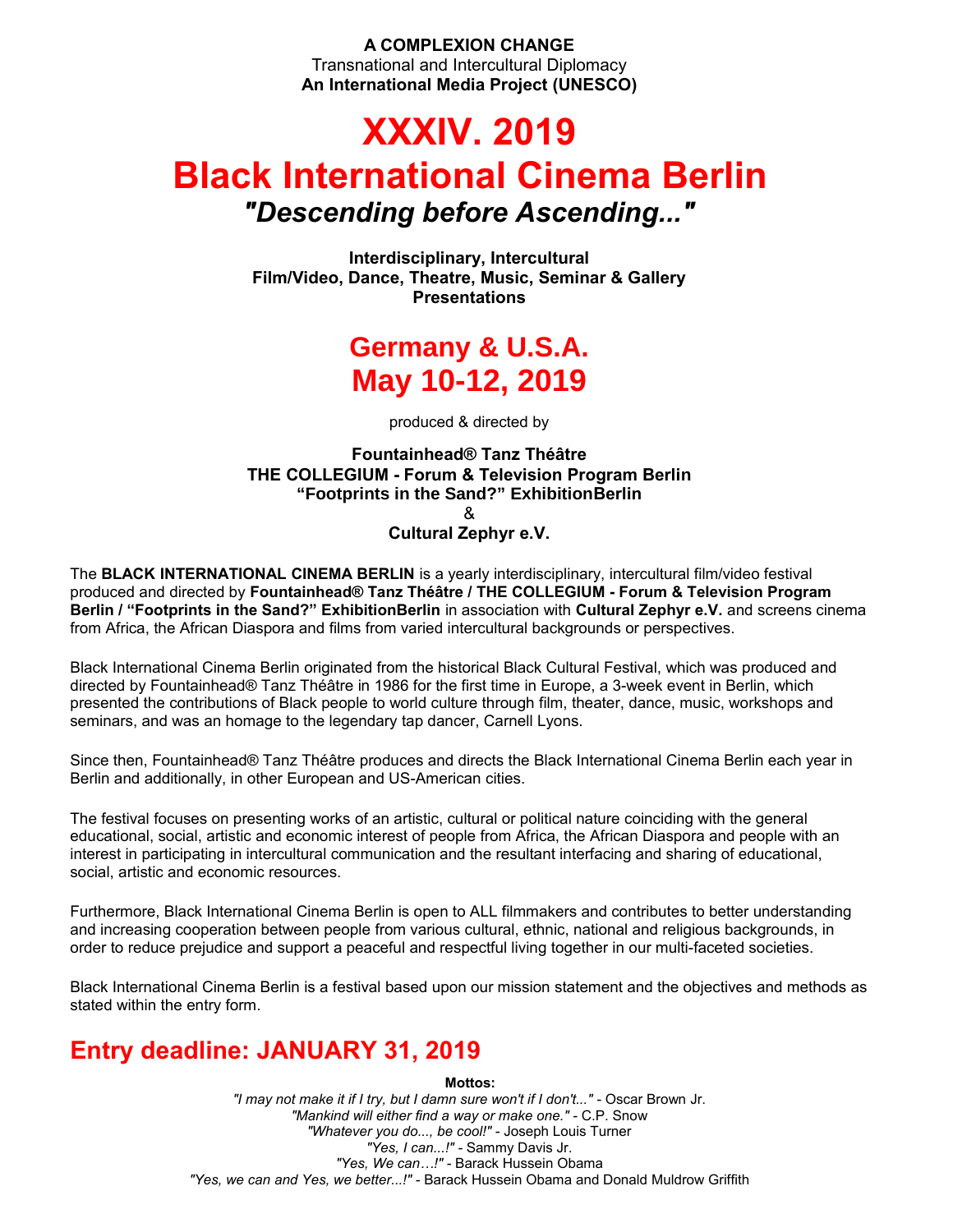## **ENTRY FORM BICB 2019**

#### **STATEMENT OF INTENTION**

We are an international, intercultural community of persons engaged in achieving increasing understanding and cooperation between individuals and groups in support of democratic procedures and the elimination of violence, religious, ethnic and gender persecution, youth exploitation, homophobia and racial hatred through the process of art, education, culture and dialogue.

Wir sind eine internationale, interkulturelle Gemeinschaft von Menschen mit dem Engagement für ein besseres Verständnis und wachsende Kooperation zwischen Individuen und Gruppen, mit Unterstützung des demokratischen Prozesses und der Beseitigung von Gewalt, Verfolgung aufgrund religiöser, ethnischer und geschlechtlicher Zugehörigkeit, Kindes- und Jungendmissbrauch, Homosexuellen-Feindlichkeit und von Rassenhass, durch die Mittel der Kunst, der Bildung, der Kultur und des Dialogs.

...sont une communauté internationale et interculturelle de personnes qui s'engagent pour une meilleure compréhension, pour une coopération croissante entre les individus et les groupes, dans le but d'affirmer les aspirations démocratiques et de contribuer ainsi à éliminer la violence, l'antisémitisme, la discrimination des homosexuels et le racisme par le véhicule de l'art, de l'éducation, de la culture et du dialogue.

...kültürler ve uluslar arasi bir topluluk olarak, bireyler ve gruplar arasinda daha iyi bir anlayis ve is birlikteligi için angaje olmaktayiz, bununla demokratik bir sürecin destegiyle sanat, egitim, kültür ve dialog araciligi ile siddet, antisemitizm, homoseksüel düsmanligi ve irklar arasi kin ve nefret duzgusuna bir çözüm getirmek istiyoruz.

...é uma comunidade international e intercultural de pessoas empenhádas em melhorar a compreensão e aumentar a cooperação entre indivíduos e grupos, apoiando o processo democrãtico e a eliminação da violência, anti-semitismo, discriminação homossexual e racismo, a trave's da arte, educação, cultura e diálogo.

...sono una communità internazionale e interculturale di persone impegnate per una migliore comprensione e cooperazione tra gl'individui e i gruppi, con la meta di dare un impulso al processo democratico, eliminando cosi la violenza, l'antisemitismo, il rassismo e la discriminazione degli omosessuali - per questa realisazione ci sono gl'instrumenti dell'arte dell'educazione, della cultura e dello dialogo.

...son una comunidad internacional e intercultural de personas empenadas para una mejor comprensión y cooperación entre los individuos y grupos, con la meta de dar fuerza al impulso democrático y asi de eliminar también la violencia como el antisemitismo, el racismo y la discriminación de los homosexuales. Por eso se usan los medios del arte, de la educación, de la cultura y del diálogo.

#### **OBJECTIVES AND METHODS**

- **1.** The presentation of films, seminars, exhibitions and performances by multi-national, -cultural, -racial and -ethnic groups of artists, filmmakers and intellectuals.
- **2.** The dissemination of information on a variety of issues of concern to people of the African Diaspora and people from various national and ethnic backgrounds with convergent perspectives and interests.
- **3.** The encouragement of appreciation and respect for a multi-faceted society through direct and indirect contact, thereby supporting the heightened awareness necessary for living in a multi-racial, -ethnic World, Country, Town and Community.
- **4.** To develop and promote the sharing of cultural, intellectual, economic and technological resources, which may be increasingly utilized to lessen the dependent state of many of the world's people.
- **5.** The annual publishing of the Black International Cinema Berlin, Germany & U.S.A. Anthology.

### **The BLACK INTERNATIONAL CINEMA BERLIN is open to ALL filmmakers.**

#### **Categories:**

Entries invited from Africa, the African Diaspora and all Filmmakers addressing issues relating to Intercultural and Multi-Heritaged Societies. Also entries of Children's and Art Films (i.e.: Dance, Theatre, Fine Arts, etc.) **Requirements:**

Professional DVD (no data-DVD, no Blu-Ray), subtitles or written description in English.

An edition of the cinematic work selected for presentation in the XXXIV. 2019 Black International Cinema Berlin, will be retained for festival archives.

All submissions must be sent to the production co-ordinator, address below.

When mailing, please designate the film package: For festival and cultural purposes.

Angela Kramer Production Co-ordinator Hohenfriedbergstr. 14 D-10829 Berlin, Germany Tel.: 0049 30/782 16 21 Fax: 0049 30/786 34 66 e-mail: bicdance@aol.com

Marion Kramer Public Relations Co-ordinator Fax. 0049 30/786 34 66 e-mail: bicdance@aol.com http://www.black-international-cinema.com http://www.blackinternationalcinema.de http://www.fountainhead-tanz-theatre.de